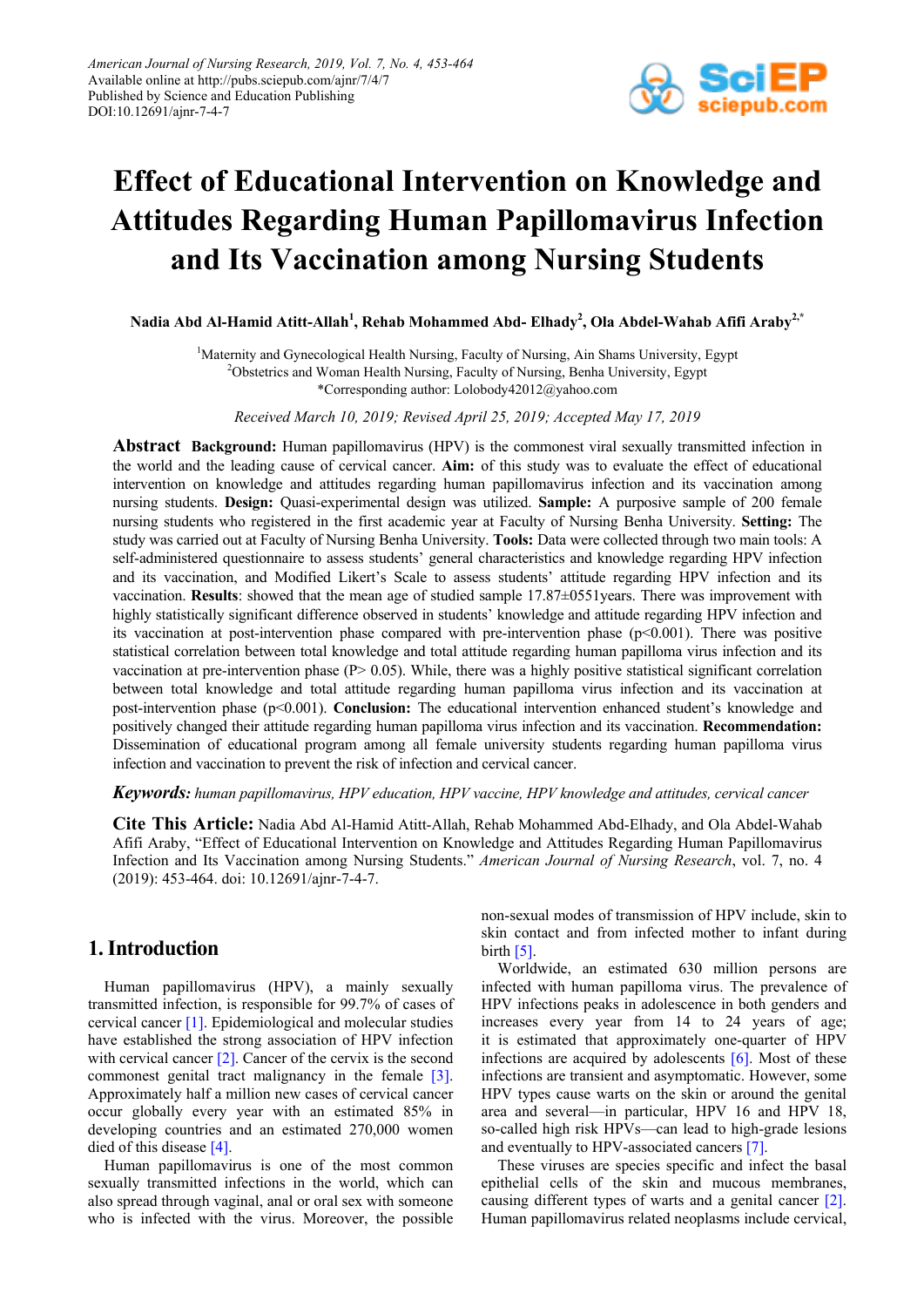vulvar, vaginal, penile, anal, rectal and oropharyngeal cancer. More than 80% of HPV-associated cancers affect the cervix, so most of the scientific evidence of vaccines is related to the cervical disease [\[8\].](#page-11-1)

Human papillomavirus is a virus with more than 150 subtypes identified, including nearly 40 that may directly infect the genitals. There are a few high-risk types such as types 16 and 18, which may produce cervical cell abnormalities, and these types are precursors to oral and genital carcinomas [\[9\].](#page-11-2) The risk of future human papillomavirus related cancers remains high in individuals unvaccinated against HPV. Human Papillomavirus vaccination is an effective approach for primary prevention of cervical cancer and presents an opportunity to reduce the burden from cervical cancer in a number of countries [\[10\].](#page-11-3)

Human papillomavirus vaccine is unique and its introduction is challenging in many ways – it is the first vaccine developed to prevent any cancer, the vaccine is gender specific, it targets adolescent females who are difficult to reach by any health intervention programs [\[11\].](#page-11-4) Estimates suggest that introducing HPV vaccination at 12 years of age alongside the regular cervical screening program could reduce lifetime cervical cancer incidence by up to 94%. The screening test used for many years has been the Papa Nikolaou test (Pap smear) [\[12\].](#page-11-5)

There are currently three prophylactic HPV vaccines. Gardasil®, known as a tetravalent vaccine, which prevents infections from HPV types 6, 11, 16 and 18 and is approved for women aged 9 to 45 years and men aged nine to 26 years. Cervarix®, also called bivalent vaccine, is effective against HPV types 16 and 18 and is approved for women aged nine and over, with no upper age bracket [\[13\].](#page-11-6) Gardasil 9® vaccine provides coverage for nine HPV types (6, 11, 16, 18, 31, 33, 45, 52, 58), showing potential coverage of approximately 90% of vulvar, vaginal, cervical and anal cancers [\[14\].](#page-11-7)

The safety and efficacy of prophylactic HPV vaccines against types 16, 18, 11, 6 and even 16/18 related cervical intra-epithelial neoplasia and adenocarcinoma are well established. Worldwide, the available preparations of the prophylactic vaccines are expensive and there is need to educate the populace on the importance and justify the long term cost effectiveness [\[15\].](#page-11-8)

HPV vaccines targeting girls aged 9-13 years and, more recently, boys aged 11-14 years in two doses with a 6 month interval, and recommended also for those aged from 13 to 18 regardless of sexual activity  $[16]$ . Although, vaccines have been demonstrated to be more effective when given to girls before they become sexually active [\[17\].](#page-11-10) It is also available for people living with HIV, transplanted and oncological patients under chemotherapy and radiotherapy, aged 9-26 years, in three doses [\[18\].](#page-11-11)

Nurses play essential and very important role in preventing HPV infection and cervical cancer because the nurses are responsible to provide health education and promotion services for the students by organizing educational programs, conferences, distributing booklets or brochures to increase students' knowledge, positively change the attitude and create awareness regarding HPV infection as well as recommending all students to receive preventive immunization including the HPV vaccination [\[19\].](#page-11-12)

So, it is important to understand the knowledge and attitude of adolescents regarding HPV infection and vaccination and its association with cervical cancer [\[19\].](#page-11-12) So, this present study investigated effect of educational intervention on knowledge and attitudes regarding human papillomavirus infection and its vaccination among nursing students.

#### **1.1. Significance of the Study**

Worldwide, an estimated 561,200 new cancer cases (5.2 % of all new cancers) were attributable to Human Papilloma Virus infection, making HPV one of the most infectious causes of cancer. Additionally, 84% of new cervical cancers were found in the developing countries, compared with about 50 %of all new cancers. Globally, there are about 500,000 new cases and 250,000 deaths due to cervical cancer each year. Almost all cervical cancer cases (99%) are caused by human papillomavirus infection [\[20\].](#page-11-13) Egypt has a population of 25.76 million women aged 15 years and older who are at risk of developing human papillomavirus infection and cervical cancer [\[21\].](#page-11-14)

Primary prevention is now also achievable through HPV vaccination, which is responsible for 99.7 % of cervical cancer cases worldwide. Two safe and efficient vaccines have been in use for over a decade [\[22\].](#page-11-15) So, it is necessary to improve nursing students' knowledge and attitudes regarding HPV infection and its vaccination through receiving adequate education starting from their first day at the college, and practice it efficiently, because they are the most vulnerable group of HPV infection, so they should be educated before starting their sexual life. In addition, nursing students could transfer this information to their family members, peers, and other women in the community, thus contributing to public health.

#### **1.2. Aim of the Study**

The study aims to evaluate the effect of educational intervention on knowledge and attitudes regarding human papilloma virus infection and its vaccination among nursing students.

#### **1.3. Research Hypotheses**

To achieve the aim of this research, the following research hypotheses were formulated:

H1: Nursing students will exhibit better knowledge regarding HPV infection and its vaccination after applying educational intervention.

H2: There will be significant improvement of positive attitude among nursing students regarding HPV infection and its vaccination after applying educational intervention.

# **2. Subjects and Method**

## **2.1. Research Design**

A quasi-experimental design (pre- post test, one group) was utilized to achieve the aim of the present study.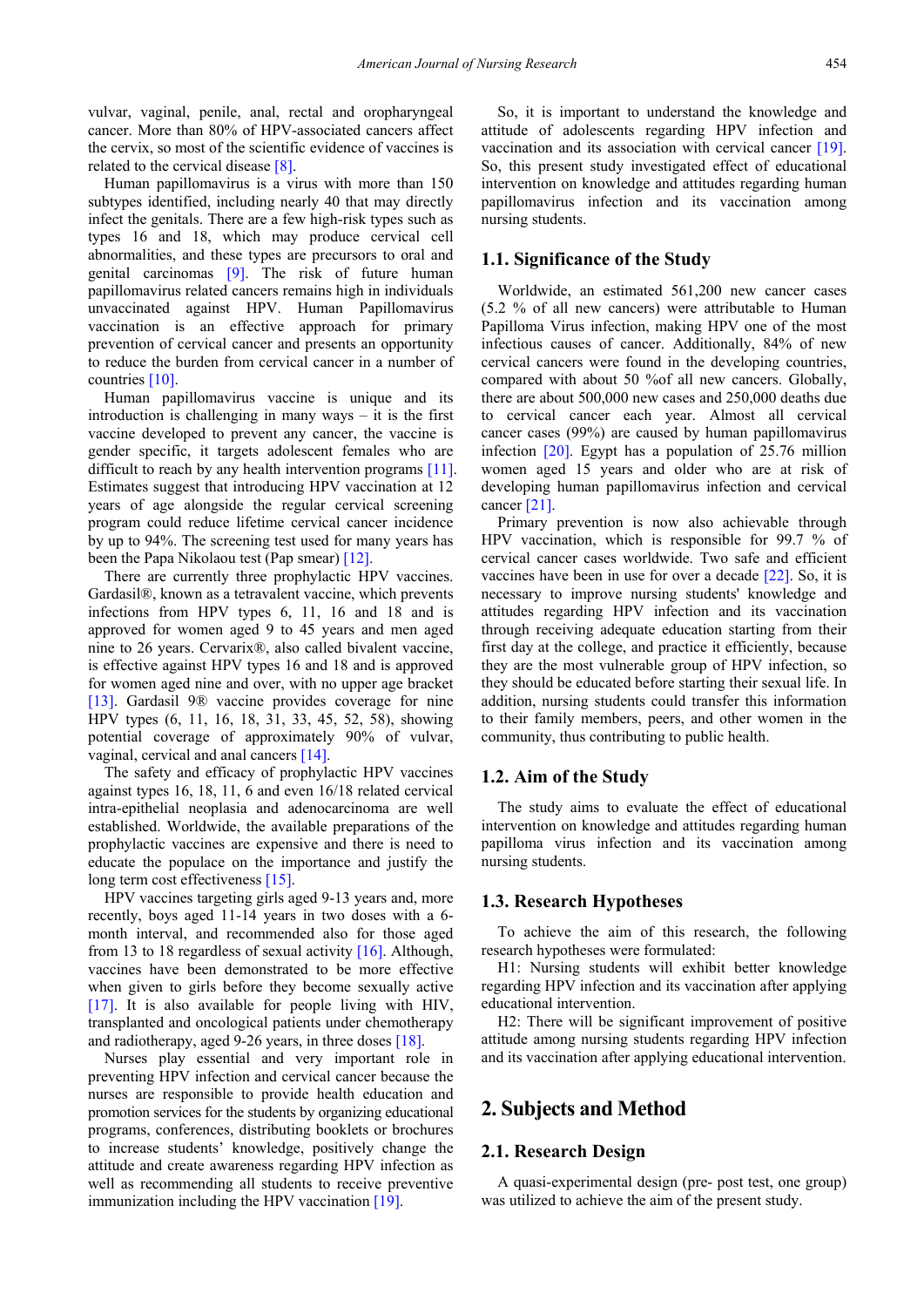## **2.2. Setting**

This study was conducted at the Faculty of Nursing, Benha University.

## **2.3. Subjects**

#### **2.3.1. Sample Type and Criteria**

Purposive sample of female nursing students who registered in the first academic year at Faculty of Nursing Benha University, were included in the current study according to **inclusion criteria:** Female students who registered in first academic year and agreed to participate in the research and are available at the time of data collection.

#### **2.3.2. Sample Size and Technique**

The study included (200) female students who registered in the first academic year (2018-2019). All female students were assessed for knowledge and attitudes regarding HPV infection and its vaccination before and after applying the educational intervention (pre-post test).

# **2.4. Tools of Data Collection**

Two main tools were used for data collection as following:

**First tool: A structured Self-administered Questionnaire**: It was designed by the researchers after reviewing related literature and was written in simple Arabic language. It comprised two main parts:

**Part 1:** Socio-demographic data of the studied students. It consisted of (5) items such as (age, residence, marital status, mother's educational level and special courses on human papillomavirus and its vaccination).

**Part 2:** Knowledge of the studied students regarding HPV infection and its vaccination. This part was utilized before and after applying the educational sessions (pre/posttest format), it included (26) multiple choice questions which divided into two portions.

- 1. To measure students' knowledge regarding HPV infection, it included (13) questions (HPV definition and characteristic, types of HPV, etiology, most vulnerable sex, high risk group, methods of transmission, symptoms and signs, complications, methods of prevention, methods of early detection, methods of diagnosis, preparation for HPV, Treatment of HPV, Role of nurse in increasing awareness to prevent HPV infection).
- 2. To measure students' knowledge regarding HPV vaccination which comprised of (13) questions as (Definition of HPV vaccination, Component of HPV vaccine, Importance of HPV vaccination, Targeted audience HPV vaccination, Recommended age, types of vaccine, Doses of vaccine, Method of administration, Reasons for exclusion of some people from HPV vaccination, Safety of vaccine, Extent of protection of vaccination, Side effects of vaccine, Role of nurse in increasing awareness about HPV vaccination).

## **2.4.1. Scoring System**

Each item was assigned a score of (1) given when the answer was correct, a score (0) was given when the

answer was incorrect or (I don't know). In addition, women's **total knowledge score** was converted into total percent and graded as the following:

- $-$  Good: ( $\geq$  75% correct answers).
- Average:  $(50 75\%$  correct answers).
- Poor: (< 50% correct answers).

**Second tool: Modified Likert's Scale** was used to assess the attitude of the studied students regarding HPV infection and its vaccination. It was translated into Arabic language and modified by the researchers to have broader study about students' attitude. The scale consisted of (20) statements from three-point (likert scale type).

#### **2.4.3. Scoring System**

To obtain the outcome of attitude scale, each statement scored as following: (2) if the response was "agree", (1) if it was "sometimes" and (Zero) if it was "disagree". The total score is expressed as a percentage.

The total score of attitude was classified into:

-Positive attitude:  $\geq 75\%$ -Negative attitude:  $< 75\%$ 

# **2.5. Method**

#### **2.5.1. Tools Validity & Reliability**

The tools were thoroughly reviewed by three experts in maternal & newborn health nursing and obstetricians for content validation. As per their opinions, modifications were done. Reliability of the tools was performed to confirm its consistency. The reliability was done by Cronbach's Alpha coefficient test which revealed that each of the two tools consisted of relatively homogenous items, which it was 0.79.

#### **2.5.2. Ethical Considerations**

All ethical issues were assured, an official permission was granted from the Dean of the Faculty of Nursing. Each student was informed about the purpose of the study then a written consent was obtained from nursing students who were willing to participate in the study before starting the data collection. Confidentiality and anonymity was ensured throughout the study process, and the students were assured that all data was used only for research purpose. Each student was informed that participation is voluntary and free to withdraw from the study at any time.

#### **2.5.3. The Pilot Study**

The pilot study was carried out on 10% of total sample (20 students). It was conducted to evaluate the simplicity, feasibility, clarity and applicability of the developed tools, also to find out the possible obstacles and problems that might face the researchers and interfere with data collection, and to estimate the time needed for data collection. According to the results of the pilot study, required modifications were done in the form of adding or omission of some questions and change types of some questions from open ended questions to closed ended questions. The students involved in the pilot were excluded from the study.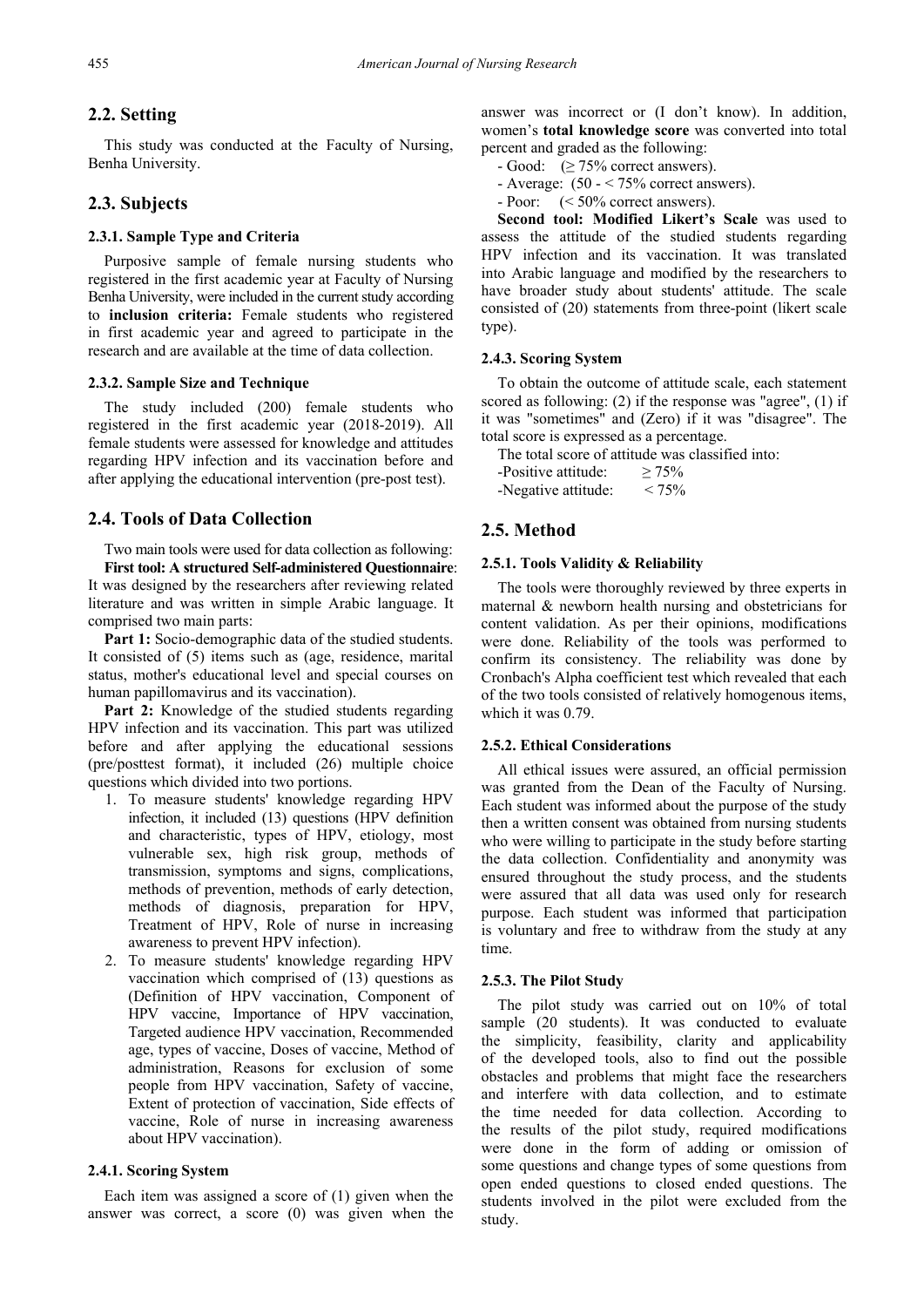## **2.6. Procedure**

The following phases were adopted to fulfill the aim of the current study; preparatory, assessment, planning, implementation, and evaluation phases. These phases were carried out from the beginning of October 2018 to the end of March 2019 covering six months.

#### **2.6.1. Preparatory Phase**

The preparatory phase was the first phase of the study, the researchers carried out through review of local and international related literature about the various aspects of the research problem. This helped the researchers to be acquainted with magnitude and seriousness of the problems, and guided the researchers to prepare the required data collection tools. The tool was distributed to three experts in the field, these included two maternity nursing professors and one obstetrician, the aim was to test its appropriateness, comprehensiveness, clarity, importance and applicability. The jury recommended omissions of some items or addition which were done.

#### **2.6.2. Approvals**

An official approval to conduct the study was obtained by submission an official letter issued to the Dean of Faculty of Nursing at Benha University in order to obtain the agreement to conduct the study after explaining its purpose.

#### **2.6.3. Assessment Phase**

This phase encompassed interviewing the students to collect baseline data, in the educational lecture hall at the faculty of nursing – Benha university, at the beginning of interview the researchers greeted each student, explained the purpose, duration, and activities of the study. The student received the self-administered questionnaire (first tool) to assess students' socio-demographic characteristics and knowledge regarding HPV infection and its vaccination. Then, the student received modified Likert's scale sheet (second tool) to assess their attitude regarding HPV infection and its vaccination (Pre-test). The data obtained during this phase constituted the baseline for further comparison to evaluate the effect of applying the educational intervention. Average time for the completion of each student self-administered questionnaire and modified Likert's scale sheet was around (55-60 minutes).

#### **2.6.4. Planning Phase**

Based on baseline data obtained from assessment phase and relevant review of literature, the educational intervention was developed by the researchers in a form of printed Arabic booklet to satisfy the studied students' deficit knowledge and change their negative attitude regarding HPV infection and its vaccination. Therefore, at the end of educational sessions each student should be acquiring essential knowledge needed to improve their knowledge and positively change their attitude regarding HPV infection and its vaccination.

#### **2.6.5. Implementation Phase**

Implementation of an educational sessions took (24) weeks period. The researchers sought to facilitate the way of teaching before applying the educational sessions. The students were classified into 7 subgroups {each group involved 20 students}, this distribution according to their free times, theoretical lectures and practical sections in order to facilitate their attendance to the sessions and to achieve their study duties. These sessions were applied at the educational lecture hall at the faculty of nursing – Benha University. The content was divided into four interactive sessions "twice per week" for two consecutive weeks, for each group of students. Each session was conducted for (2) hours, during which, The PowerPoint presentation was done, followed by a group discussion and distribution of educational booklet to all students. Feedback was given in the beginning of each session about the previous one. Simple explanation Language, recent teaching strategy and media, educational booklet were used in addition to pens and notes were provided to the students for getting feedback to facilitate students' understanding and attract their attention. The educational booklet contains all the updated information regarding HPV infection and its vaccination with illustrated images. The content of sessions was as following:

**First session:** HPV definition and characteristic, types of HPV, etiology, most vulnerable sex, high risk group, methods of transmission, symptoms and signs, complications.

**Second session:** Methods of prevention, methods of early detection, methods of diagnosis, preparation for HPV, treatment of HPV, role of nurse in increasing awareness to prevent HPV infection

**Third session:** Definition of HPV vaccination, component of HPV vaccine, importance of HPV vaccination, targeted audience HPV vaccination, recommended age, types of vaccine, doses of vaccine, method of administration.

**Fourth session:** Reasons for exclusion of some people from HPV vaccination, safety of vaccine, extent of protection of vaccination, side effects of vaccine, role of nurse in increasing awareness about HPV vaccination.

#### **2.6.6. Follow up and Evaluation Phase**

At the final session for each group, the researchers asked the students to apply post-test by using the same format of knowledge questionnaires and attitude scale to compare their knowledge attitude regarding HPV infection and its vaccination before and after applying the educational sessions.

#### **2.6.7. Limitation of the Study**

Sometimes it was difficult to assemble the entire group for the educational sessions because of their different times of their practical sections.

# **3. Statistical Analysis**

Data were verified prior to computerized entry. The Statistical Package for Social Sciences (SPSS version 20.0) was used. Descriptive statistics were applied (e.g., mean, standard deviation, frequency and percentages). Test of significance (chi square) was applied to test the study hypothesis. A statistically significant difference was considered at p-value p≤0.05, a highly statistically significant difference was considered at p-value  $p \le 0.001$ , and non-significant difference obtained at  $P > 0.05$ .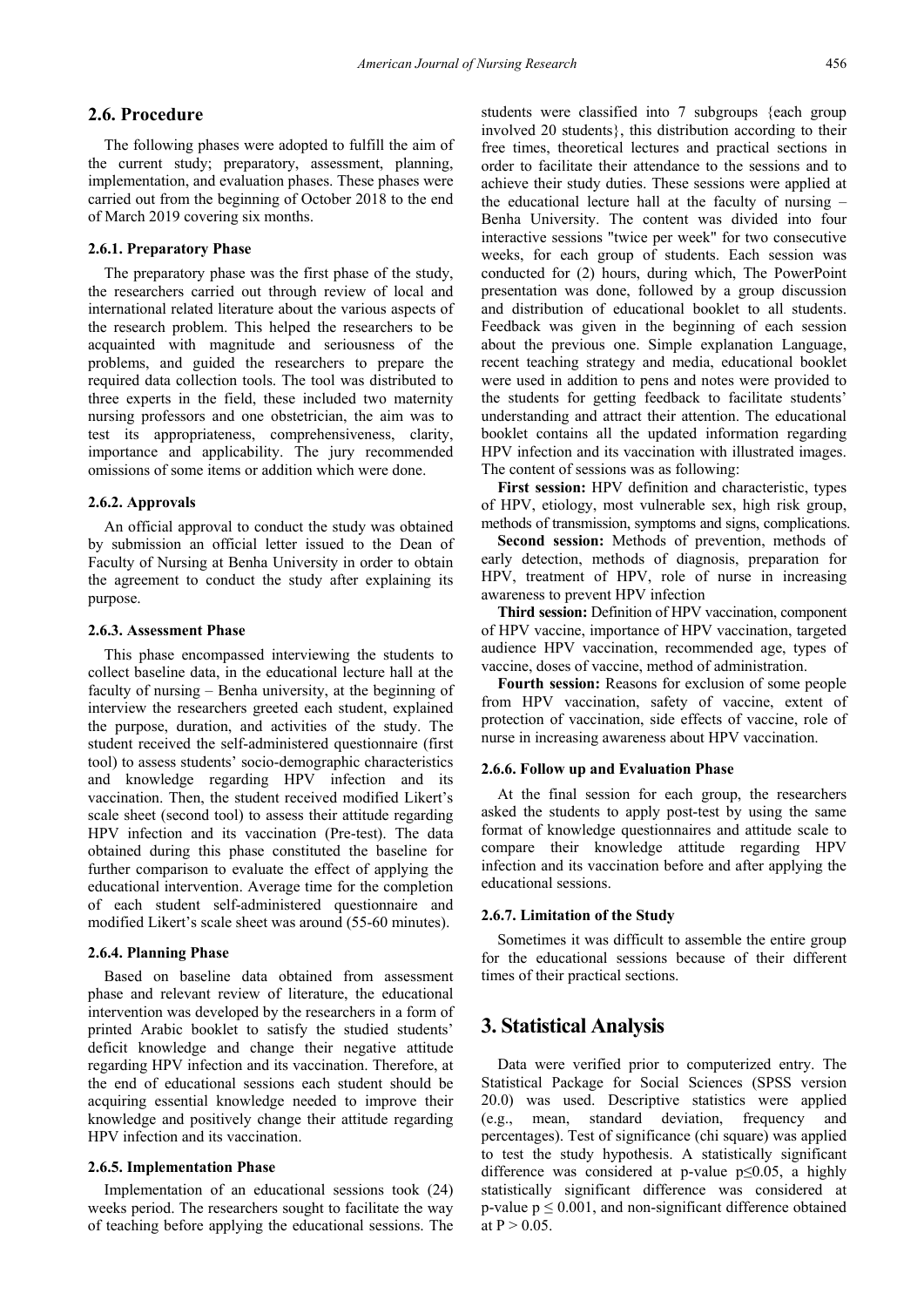# **4. Results**

[Table 1](#page-4-0) shows socio demographic characteristics of the studied sample. It was clear that about three quarters (75%) of studied sample were in age group 17 years with a mean age of 17.87±0.551years. As regards the residence, more than three quarters (76%) of them lived in rural areas. Furthermore, the majority of them (98%) were single. Regarding educational level of their mothers, (84.5%) of them had middle education. Moreover; all studied sample didn't attend any special scientific courses on human papillomavirus infection and its vaccination.

**Table 1. Distribution of the studied sample according to their sociodemographic characteristics (n=200)**

<span id="page-4-0"></span>

| <b>Personal characteristics</b>                       | N <sub>0</sub> | $\frac{0}{0}$ |  |  |  |  |  |  |  |  |
|-------------------------------------------------------|----------------|---------------|--|--|--|--|--|--|--|--|
| Age:                                                  |                |               |  |  |  |  |  |  |  |  |
| $17 -$                                                | 40             | 20.0          |  |  |  |  |  |  |  |  |
| $18-$                                                 | 151            | 75.0          |  |  |  |  |  |  |  |  |
| $19-$                                                 | $\overline{4}$ | 2.0           |  |  |  |  |  |  |  |  |
| $\geq 20$                                             | 5              | 2.5           |  |  |  |  |  |  |  |  |
| Mean $\pm$ SD = 17.87 $\pm$ 0.551                     |                |               |  |  |  |  |  |  |  |  |
| <b>Residence:</b>                                     |                |               |  |  |  |  |  |  |  |  |
| Urban                                                 | 48             | 24.0          |  |  |  |  |  |  |  |  |
| Rural                                                 | 152            | 76.0          |  |  |  |  |  |  |  |  |
| <b>Marital status:</b>                                |                |               |  |  |  |  |  |  |  |  |
| Single                                                | 196            | 98.0          |  |  |  |  |  |  |  |  |
| Married                                               | 4              | 2.0           |  |  |  |  |  |  |  |  |
| Divorced                                              | $\theta$       | 0.0           |  |  |  |  |  |  |  |  |
| Widowed                                               | $\theta$       | 0.0           |  |  |  |  |  |  |  |  |
| Mother's education:                                   |                |               |  |  |  |  |  |  |  |  |
| Illiterate                                            | 3              | 1.5           |  |  |  |  |  |  |  |  |
| Primary                                               | 7              | 3.5           |  |  |  |  |  |  |  |  |
| Middle                                                | 169            | 84.5          |  |  |  |  |  |  |  |  |
| High                                                  | 21             | 10.5          |  |  |  |  |  |  |  |  |
| Attendance of any special scientific courses on human |                |               |  |  |  |  |  |  |  |  |
| papillomavirus infection and its vaccination:         |                |               |  |  |  |  |  |  |  |  |
| Yes                                                   | $\theta$       | 0.0           |  |  |  |  |  |  |  |  |
| No                                                    | 200            | 100.0         |  |  |  |  |  |  |  |  |

[Table 2](#page-4-1) illustrates that there was a highly statistical significant difference between the results of post-test compared to pre-test in favor of post-test regarding all items of students' knowledge regarding human papilloma virus infection with p<0.001.

[Table 3](#page-5-0) clears that there was a highly statistical significant difference between the results of post-test compared to pre-test in favor of post-test regarding all items of studied sample knowledge regarding human papilloma virus vaccination with p<0.001.

[Table 4](#page-5-1) reveals that there was a highly statistical significant difference between the results of post-test compared to pre-test in favor of post-test regarding all items of studied sample total knowledge regarding human papilloma virus infection and its vaccination with p<0.001.

[Figure 1](#page-5-2) displays that, (4.5%) and (84%) of studied sample had good knowledge regarding human papilloma virus infection and its vaccination at pre-intervention and post-intervention phases respectively. While, it was revealed that  $(94\%)$  and  $(4.5\%)$  of studied sample had poor knowledge regarding human papilloma virus infection and its vaccination at pre-intervention and postintervention phases respectively.

[Table 5](#page-6-0) illustrates that there was a highly statistical significant difference between the results of post-test compared to pre-test in favor of post-test regarding all items of studied sample attitude regarding human papilloma virus infection with p<0.001.

[Table 6](#page-6-1) indicates that there was a highly statistical significant difference between the results of post-test compared to pre-test in favor of post-test regarding all items of studied sample attitude regarding human papilloma virus vaccination with p<0.001.

[Table 7](#page-7-0) reveals that there was a highly statistical significant difference between the results of post-test compared to pre-test in favor of post-test regarding all items of studied sample total attitude regarding human papilloma virus infection and its vaccination with p<0.001.

**Table 2. Distribution of studied sample regarding their knowledge about human papillomavirus infection at Pre- intervention, Post- intervention phases (n=200)**

<span id="page-4-1"></span>

|                                                                    |     |               | <b>Pre-intervention</b> |                                   |                |               | <b>Post-intervention</b>          |               |                      |                |
|--------------------------------------------------------------------|-----|---------------|-------------------------|-----------------------------------|----------------|---------------|-----------------------------------|---------------|----------------------|----------------|
| <b>Knowledge items</b>                                             |     | correct       |                         | <b>Incorrect or</b><br>don't know | correct        |               | <b>Incorrect or</b><br>don't know |               | Chi - square<br>test | P-value        |
|                                                                    | No. | $\frac{0}{0}$ | No.                     | $\frac{0}{0}$                     | N <sub>0</sub> | $\frac{0}{0}$ | No.                               | $\frac{0}{0}$ |                      |                |
| <b>Definition of HPV:</b>                                          | 50  | 25.0          | 150                     | 75.0                              | 179            | 89.5          | 21                                | 10.5          | 169.9                | $< 0.001**$    |
| Types of HPV:                                                      | 25  | 12.5          | 175                     | 87.5                              | 166            | 83.0          | 34                                | 17.0          | 199.2                | $0.001**$      |
| Most vulnerable for HPV infection:                                 | 53  | 26.5          | 147                     | 73.5                              | 186            | 93.0          | 14                                | 7.0           | 183.8                | $0.001**$      |
| <b>Risk factors of HPV infection:</b>                              | 53  | 26.5          | 147                     | 73.5                              | 172            | 86.0          | 28                                | 14.0          | 143.8                | $0.001**$      |
| Method of transmission of HPV infection:                           | 37  | 18.5          | 163                     | 81.5                              | 184            | 92.0          | 16                                | 8.0           | 218.4                | ${}< 0.001$ ** |
| <b>Symptoms of HPV infection:</b>                                  | 24  | 12.0          | 176                     | 88.0                              | 176            | 88.0          | 24                                | 12.0          | 231.0                | $< 0.001**$    |
| <b>Complication of HPV infection:</b>                              | 37  | 18.5          | 163                     | 81.5                              | 191            | 95.5          | 9                                 | 4.5           | 241.9                | $< 0.001**$    |
| <b>Methods of prevention of HPV infection:</b>                     | 24  | 12.0          | 176                     | 88.0                              | 168            | 84.0          | 32                                | 16.0          | 207.6                | $< 0.001**$    |
| Early detection of HPV infection:                                  | 26  | 13.0          | 174                     | 87.0                              | 167            | 83.5          | 33                                | 16.5          | 199.0                | $< 0.001$ **   |
| Diagnosis of HPV infection:                                        | 10  | 5.0           | 190                     | 95.0                              | 145            | 72.5          | 55                                | 27.5          | 191.9                | $0.001**$      |
| <b>Preparation of HPV test:</b>                                    | 10  | 5.0           | 190                     | 95.0                              | 140            | 70.0          | 60                                | 30.0          | 180.2                | $0.001**$      |
| <b>Treatment of HPV infection:</b>                                 | 8   | 4.0           | 192                     | 96.0                              | 168            | 84.0          | 32                                | 16.0          | 259.0                | $< 0.001$ **   |
| Role of nurse in increasing awareness to<br>prevent HPV infection? | 34  | 17.0          | 166                     | 83.0                              | 178            | 89.0          | 22                                | 11.0          | 208.1                | $0.001**$      |

\*\*A Highly Statistical significant  $p \le 0.001$ .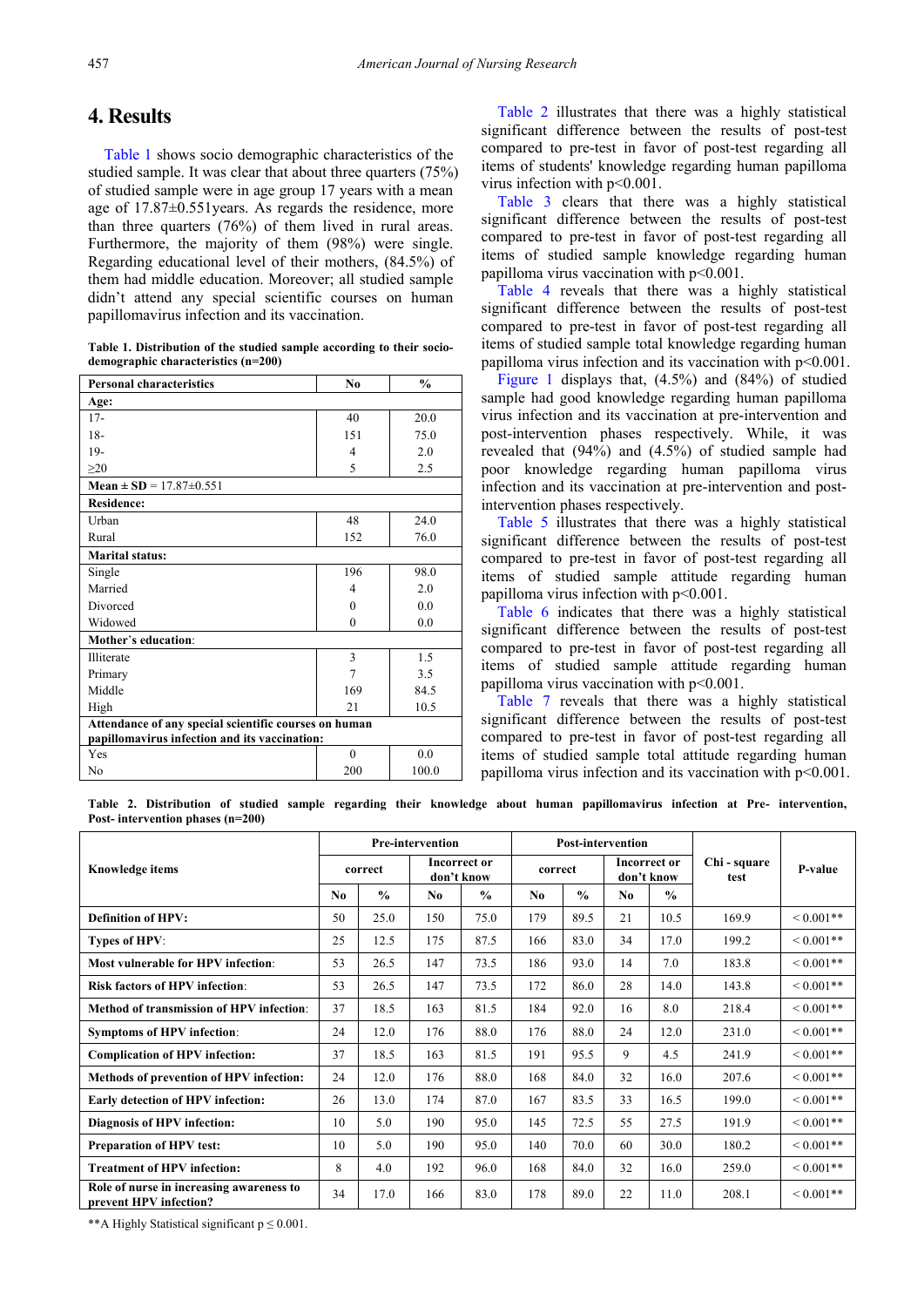<span id="page-5-0"></span>

|                                                                        |                |               | <b>Pre-intervention</b> |                                   |         | <b>Post-intervention</b> |                |                                   |                      |                |
|------------------------------------------------------------------------|----------------|---------------|-------------------------|-----------------------------------|---------|--------------------------|----------------|-----------------------------------|----------------------|----------------|
| <b>Knowledge items</b>                                                 |                | correct       |                         | <b>Incorrect or</b><br>don't know | correct |                          |                | <b>Incorrect or</b><br>don't know | Chi - square<br>test | P-value        |
|                                                                        | N <sub>0</sub> | $\frac{0}{0}$ | No.                     | $\frac{0}{0}$                     | No.     | $\frac{0}{0}$            | N <sub>0</sub> | $\frac{0}{0}$                     |                      |                |
| <b>Definition of HPV vaccination:</b>                                  | 44             | 22.0          | 156                     | 78.0                              | 175     | 87.5                     | 25             | 12.5                              | 173.1                | $0.001**$      |
| <b>Component of HPV vaccine:</b>                                       | 21             | 10.5          | 179                     | 89.5                              | 159     | 79.5                     | 41             | 20.5                              | 192.3                | ${}_{0.001**}$ |
| <b>Importance of HPV vaccination:</b>                                  | 53             | 26.5          | 147                     | 73.5                              | 182     | 91.5                     | 18             | 9.0                               | 171.6                | $0.001**$      |
| Targeted audience HPV vaccination:                                     | 49             | 24.5          | 151                     | 75.5                              | 170     | 85.0                     | 30             | 15.0                              | 147.7                | $0.001**$      |
| Recommended age of HPV vaccination:                                    | 26             | 13.0          | 174                     | 87.0                              | 179     | 89.5                     | 21             | 10.5                              | 234.2                | $0.001**$      |
| <b>Types of HPV vaccine:</b>                                           | 21             | 10.5          | 179                     | 89.5                              | 172     | 86.0                     | 28             | 14.0                              | 228.2                | ${}_{0.001**}$ |
| Doses of HPV vaccine:                                                  | 34             | 17.0          | 166                     | 83.0                              | 185     | 92.5                     | 15             | 7.5                               | 230.0                | ${}_{0.001**}$ |
| <b>Method of administration of HPV vaccine:</b>                        | 20             | 10.0          | 180                     | 90.0                              | 164     | 82.0                     | 36             | 18.0                              | 208.6                | ${}_{0.001**}$ |
| Reasons for exclusion of some people from<br><b>HPV</b> vaccination:   | 21             | 10.5          | 179                     | 89.5                              | 164     | 82.0                     | 36             | 18.0                              | 205.6                | ${}<0.001**$   |
| Safety of HPV vaccine:                                                 | 8              | 4.0           | 192                     | 96.0                              | 139     | 69.5                     | 61             | 30.5                              | 184.5                | ${}_{0.001**}$ |
| <b>Extent of protection of HPV vaccination:</b>                        | 11             | 5.5           | 189                     | 94.5                              | 137     | 68.5                     | 63             | 31.5                              | 170.2                | ${}_{0.001**}$ |
| Side effects of HPV vaccination:                                       | 5              | 2.5           | 195                     | 97.5                              | 162     | 81.0                     | 38             | 19.0                              | 253.3                | $0.001**$      |
| Role of nurse in increasing awareness about<br><b>HPV</b> vaccination? | 27             | 13.5          | 173                     | 86.5                              | 174     | 87.0                     | 26             | 13.0                              | 216.0                | $0.001**$      |

**Table 3. Distribution of studied sample regarding their knowledge about human papillomavirus vaccination at Pre- intervention, Postintervention phases (n = 200)**

\*\*A Highly Statistical significant  $p \le 0.001$ .

**Table 4. Distribution of studied sample regarding their total knowledge score about human papillomavirus infection and its vaccination at Preintervention, Post- intervention** phases  $(n = 200)$ 

<span id="page-5-1"></span>

|                                   | <b>Pre-intervention</b> |      |     | <b>Post-intervention</b> |                   | P value       |
|-----------------------------------|-------------------------|------|-----|--------------------------|-------------------|---------------|
| Knowledge items                   | No                      | $\%$ | No  | $\%$                     | Chi - square test |               |
| Human papilloma virus infection   |                         |      |     |                          |                   |               |
| Good                              | 10                      | 5.0  | 178 | 89.0                     |                   |               |
| Average                           | 3                       | 1.5  | 13  | 6.5                      | 140.7             | ${}< 0.001**$ |
| Poor                              | 187                     | 93.5 | 9   | 4.5                      |                   |               |
| Human papilloma virus vaccination |                         |      |     |                          |                   |               |
| Good                              | 6                       | 3.0  | 167 | 83.5                     |                   |               |
| Average                           | $\mathcal{I}$           | 3.5  | 24  | 12.0                     | 117.8             | ${}< 0.001**$ |
| Poor                              | 187                     | 93.5 | 9   | 4.5                      |                   |               |
| Total                             |                         |      |     |                          |                   |               |
| Good                              | 9                       | 4.5  | 168 | 84.0                     | 171               |               |
| Average                           | 3                       | 1.5  | 23  | 11.5                     |                   | ${}< 0.001**$ |
| Poor                              | 188                     | 94.0 | 9   | 4.5                      |                   |               |

<span id="page-5-2"></span>\*\*A Highly Statistical significant p ≤ 0.001.



Figure 1. Percentage distribution of studied sample regarding their total knowledge score about human papillomavirus infection and its vaccination at pre and post intervention phases  $(n = 200)$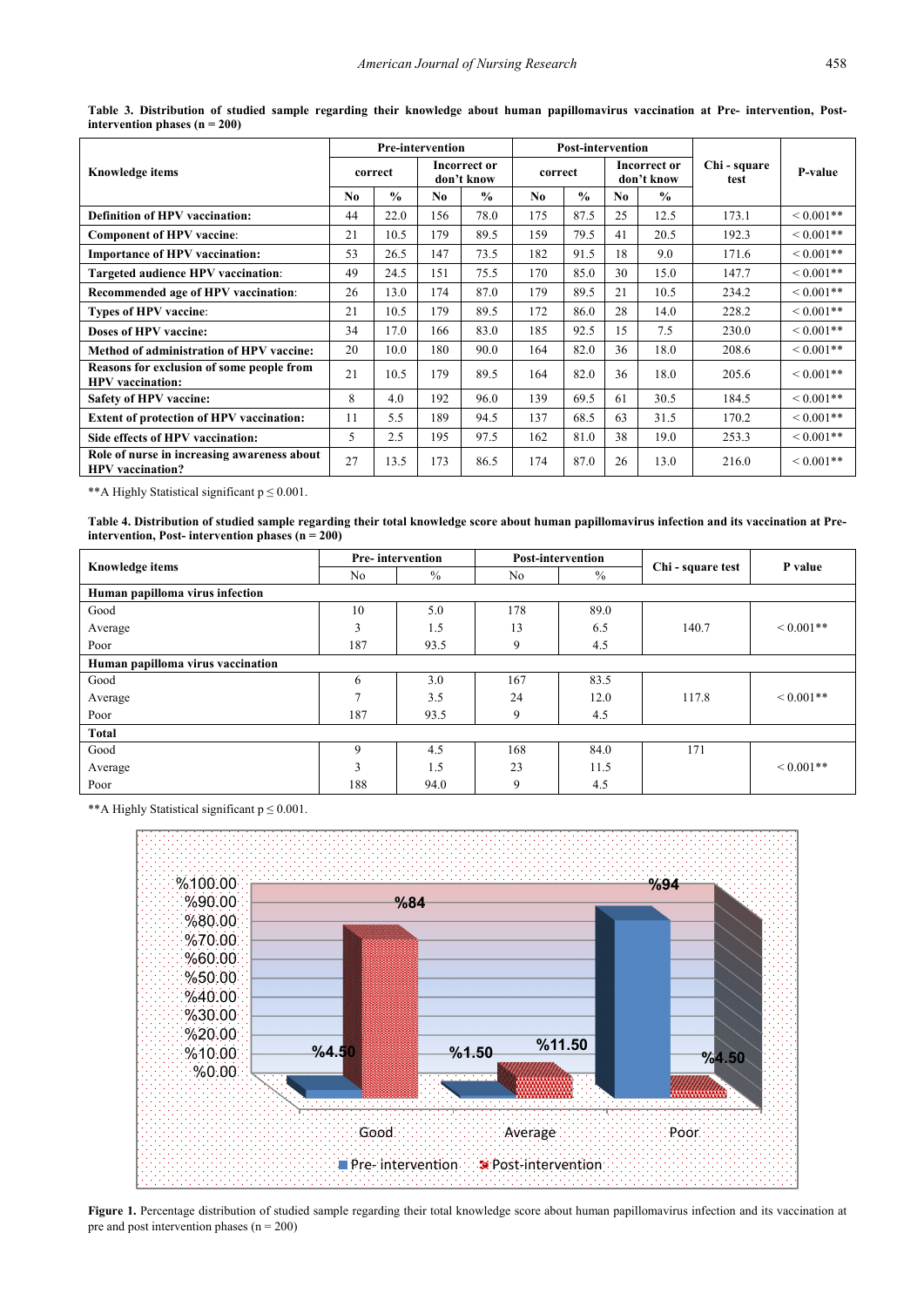<span id="page-6-0"></span>

|                                                                                                                   | <b>Pre-intervention</b> |               |           |               |          |               |       |               | <b>Post-intervention</b> |               |     |               |                    |                |
|-------------------------------------------------------------------------------------------------------------------|-------------------------|---------------|-----------|---------------|----------|---------------|-------|---------------|--------------------------|---------------|-----|---------------|--------------------|----------------|
| Attitude statement                                                                                                |                         | Agree         | Sometimes |               | Disagree |               | Agree |               | Sometimes                |               |     | Disagree      | Chi-square<br>test | P-value        |
|                                                                                                                   | No.                     | $\frac{0}{0}$ | No.       | $\frac{0}{0}$ | No.      | $\frac{0}{0}$ | No.   | $\frac{0}{0}$ | No.                      | $\frac{0}{0}$ | No. | $\frac{0}{0}$ |                    |                |
| 1. I would like to talk about sexually<br>transmitted diseases, including human<br>papilloma virus.               | 38                      | 19.0          | 53        | 26.5          | 109      | 54.5          | 154   | 77.0          | 19                       | 9.5           | 27  | 13.5          | 135.5              | ${}_{0.001**}$ |
| 2. Pap smear is an important tool for early<br>detection of HPV and cervical cancer                               | 34                      | 17.0          | 58        | 29.0          | 108      | 54.0          | 129   | 64.5          | 37                       | 18.5          | 34  | 17.0          | 98.5               | ${}< 0.001**$  |
| 3. Pap smears continuously reduce the<br>chances of dying from cervical cancer                                    | 44                      | 22.0          | 51        | 25.5          | 105      | 52.5          | 155   | 77.5          | 24                       | 12.0          | 21  | 10.5          | 127.6              | ${}< 0.001**$  |
| 4. Non-Pap smear can lead to serious health<br>problems due to lack of early detection                            | 29                      | 14.5          | 62        | 31.0          | 109      | 54.5          | 130   | 65.0          | 45                       | 22.5          | 25  | 12.5          | 119.5              | ${}_{0.001**}$ |
| 5. Cervical screening is important for any<br>married woman at the age of 21                                      | 37                      | 18.5          | 55        | 27.5          | 108      | 54.0          | 144   | 72.0          | 22                       | 11.0          | 34  | 17.0          | 115.9              | ${}< 0.001**$  |
| 6. The cervical screening is not related to<br>complaints of symptoms or problems                                 | $\overline{4}$          | 2.0           | 22        | 11.0          | 174      | 87.0          | 138   | 69.0          | 23                       | 11.5          | 39  | 19.5          | 212.0              | ${}_{0.001**}$ |
| 7. One of the reasons why women do not turn<br>to cervical screening is fear of the results of<br>the examination | 54                      | 27.0          | 59        | 29.5          | 87       | 43.5          | 135   | 67.5          | 32                       | 16.0          | 33  | 16.5          | 67.02              | ${}_{0.001**}$ |
| 8. Conducting a Pap smear is inexpensive,<br>painless and takes a few minutes                                     | 16                      | 8.0           | 64        | 32.0          | 120      | 60.0          | 171   | 85.5          | 9                        | 4.5           | 20  | 10.0          | 241.3              | ${}_{0.001**}$ |

**Table 5. Distribution of studied sample regarding their attitude about human papillomavirus infection at Pre- intervention, Post- intervention phases (n = 200)**

\*\*A Highly Statistical significant p ≤ 0.001.

**Table 6. Distribution of studied sample regarding their attitude about human papillomavirus vaccination at Pre- intervention, Postintervention phases (n = 200)**

<span id="page-6-1"></span>

|                                                                                                                                                                   |                |               |     | <b>Pre-intervention</b> |     |                 |     |               |     | <b>Post-intervention</b> |     |                 |                    |                |
|-------------------------------------------------------------------------------------------------------------------------------------------------------------------|----------------|---------------|-----|-------------------------|-----|-----------------|-----|---------------|-----|--------------------------|-----|-----------------|--------------------|----------------|
| Attitude statement                                                                                                                                                |                | Agree         |     | <b>Sometimes</b>        |     | <b>Disagree</b> |     | Agree         |     | <b>Sometimes</b>         |     | <b>Disagree</b> | Chi-square<br>test | <b>P-value</b> |
|                                                                                                                                                                   | No.            | $\frac{0}{0}$ | No. | $\frac{0}{0}$           | No. | $\frac{0}{0}$   | No. | $\frac{0}{0}$ | No. | $\frac{0}{0}$            | No. | $\frac{0}{0}$   |                    |                |
| 1. Human papilloma virus (HPV) vaccination is<br>highly efficient and safe.                                                                                       | 27             | 13.5          | 60  | 30.0                    | 113 | 56.5            | 182 | 91.0          | 6   | 3.0                      | 12  | 6.0             | 240.7              | ${}< 0.001**$  |
| 2. Vaccination against HPV will reduce the<br>number of visits to the Pap smear test                                                                              | 36             | 18.0          | 52  | 26.0                    | 112 | 56.0            | 158 | 79.0          | 34  | 17.0                     | 8   | 4.0             | 170.6              | ${}< 0.001**$  |
| 3. Receiving a human papillomavirus vaccine<br>is better than getting a Pap smear test every<br>year                                                              | 9              | 4.5           | 12  | 6.0                     | 179 | 89.5            | 166 | 83.0          | 6   | 3.0                      | 28  | 14.0            | 253.0              | ${}< 0.001**$  |
| 4. Vaccination against human papillomavirus<br>protects cervical cancer                                                                                           | 48             | 24.0          | 59  | 29.5                    | 93  | 46.5            | 130 | 65.0          | 45  | 22.5                     | 25  | 12.5            | 78.8               | ${}<0.001**$   |
| 5. The vaccination reduces the frequency the<br>Pap smear                                                                                                         | 16             | 8.0           | 66  | 33.0                    | 118 | 59.0            | 145 | 72.5          | 24  | 12.0                     | 31  | 15.5            | 173.7              | ${}< 0.001**$  |
| 6. It is important to have vaccination against<br>HPV in immunization programs in Egypt if<br>approved within the Ministry of Health<br>vaccination schedule only | 88             | 44.0          | 39  | 19.5                    | 73  | 36.5            | 142 | 71.0          | 22  | 11.0                     | 36  | 18.0            | 29.9               | ${}< 0.001**$  |
| 7. (HPV) vaccination is expensive and should<br>be provided free of charge by the Ministry of<br>Health.                                                          | 96             | 48.0          | 36  | 18.0                    | 68  | 34.0            | 140 | 70.0          | 31  | 15.5                     | 29  | 14.5            | 24.2               | ${}< 0.001**$  |
| 8. Adolescents should be encouraged to be<br>vaccinated against HPV                                                                                               | 25             | 12.5          | 63  | 31.5                    | 112 | 56.0            | 125 | 62.5          | 40  | 20.0                     | 35  | 17.5            | 112.1              | ${}< 0.001**$  |
| 9. Teens should be given sex education before<br>vaccination against human papillomavirus                                                                         | 28             | 14.0          | 59  | 29.5                    | 113 | 56.5            | 150 | 75.0          | 26  | 13.0                     | 24  | 12.0            | 154.2              | ${}< 0.001**$  |
| 10. Boys should be vaccinated against human<br>papillomavirus (HPV) despite the lack of<br>compliance with it                                                     | $\overline{4}$ | 2.0           | 37  | 18.5                    | 159 | 79.5            | 124 | 62.0          | 40  | 20.0                     | 36  | 18.0            | 190.2              | ${}<0.001**$   |
| 11. I would like to receive vaccination against<br>human papillomavirus                                                                                           | $\mathbf{3}$   | 1.5           | 21  | 10.5                    | 176 | 88.0            | 138 | 69.0          | 22  | 11.0                     | 40  | 20.0            | 214.9              | $0.001**$      |
| 12. The HPV vaccine can increase risky sexual<br>behaviors among adolescents and stimulate<br>initiation of sexual activity early in life.                        | 3              | 1.5           | 50  | 25.0                    | 147 | 73.5            | 142 | 71.0          | 25  | 12.5                     | 33  | 16.5            | 213.7              | ${}_{0.001}$   |

\*\*A Highly Statistical significant p ≤ 0.001.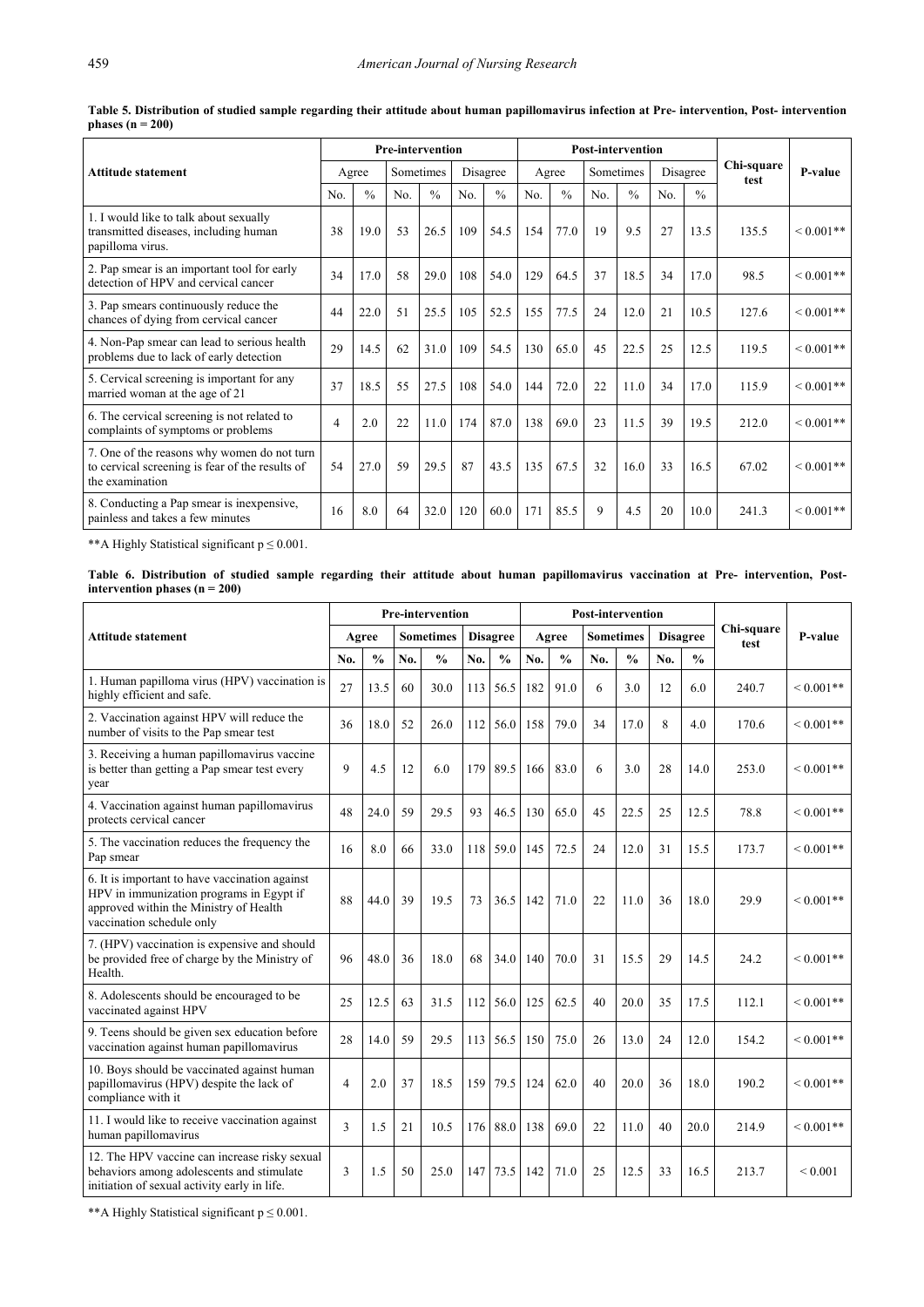<span id="page-7-0"></span>

|                                   |                | <b>Pre-intervention</b> |     | <b>Post-intervention</b> |                   | P value       |  |
|-----------------------------------|----------------|-------------------------|-----|--------------------------|-------------------|---------------|--|
| Knowledge items                   | N <sub>0</sub> | $\%$                    | No. | $\%$                     | Chi - square test |               |  |
| Human papilloma virus infection   |                |                         |     |                          |                   |               |  |
| Positive                          | 20             | 10.0                    | 147 | 73.5                     | 165.8             | ${}< 0.001**$ |  |
| Negative                          | 180            | 90.0                    | 53  | 26.5                     |                   |               |  |
| Human papilloma virus vaccination |                |                         |     |                          |                   |               |  |
| Positive                          | 28             | 14.0                    | 171 | 85.5                     | 204.4             | ${}< 0.001**$ |  |
| Negative                          | 172            | 86.0                    | 29  | 14.5                     |                   |               |  |
| Total                             |                |                         |     |                          |                   |               |  |
| Positive                          | 74             | 37.0                    | 160 | 80.0                     | 76.1              | ${}< 0.001**$ |  |
| Negative                          | 126            | 63.0                    | 40  | 20.0                     |                   |               |  |

**Table 7. Distribution of studied sample regarding their total attitude score about human papillomavirus infection and its vaccination at Pre- intervention, Post- intervention phases (n = 200)**

<span id="page-7-1"></span>\*\*A Highly Statistical significant p ≤ 0.001.



Figure 2. Percentage distribution of studied sample regarding their total attitude score about human papillomavirus infection and its vaccination at pre and post intervention phases  $(n = 200)$ 

| Table 8. Relation between total knowledge score regarding human papillomavirus infection and its vaccination and selected personal |  |  |  |  |  |  |  |
|------------------------------------------------------------------------------------------------------------------------------------|--|--|--|--|--|--|--|
| characteristics of the studied sample $(n = 200)$                                                                                  |  |  |  |  |  |  |  |

<span id="page-7-2"></span>

|                                     |     | Total knowledge<br><b>Total knowledge post</b> |          |               |                |                         |              |         |                        |               |                |               |                |               |            |         |  |
|-------------------------------------|-----|------------------------------------------------|----------|---------------|----------------|-------------------------|--------------|---------|------------------------|---------------|----------------|---------------|----------------|---------------|------------|---------|--|
| Personal                            |     |                                                |          |               |                | <b>Pre-intervention</b> |              |         | post-intervention      |               |                |               |                |               |            |         |  |
| <b>characteristics</b>              |     | Poor                                           |          | Average       | Good           |                         | Chi - square | P-value |                        | Poor          | Average        |               | Good           |               | Chi-square | P-value |  |
|                                     | No  | $\frac{0}{0}$                                  | No       | $\frac{0}{0}$ | No.            | $\frac{0}{0}$           | test         |         | $\mathbf{N}\mathbf{0}$ | $\frac{0}{0}$ | No.            | $\frac{0}{0}$ | N <sub>0</sub> | $\frac{0}{0}$ | test       |         |  |
| Age                                 |     |                                                |          |               |                |                         |              |         |                        |               |                |               |                |               |            |         |  |
| $17-$                               | 36  | 19.1                                           | $\theta$ | $0.0\,$       | $\overline{4}$ | 44.5                    | 4.65         |         | 3                      | 33.3          | 6              | 26.1          | 31             | 18.5          |            |         |  |
| $18-$                               | 143 | 76.2                                           | 3        | 100.0         | 5              | 55.5                    |              | .589    | 6                      | 66.7          | 15             | 65.2          | 130            | 77.4          | 6.78       | .341    |  |
| $19-$                               | 4   | 2.1                                            | $\theta$ | 0.0           | $\theta$       | 0.0                     |              |         | $\theta$               | 0.0           | $\theta$       | 0.0           | 4              | 2.4           |            |         |  |
| $\geq$ 20                           | 5   | 2.6                                            | $\theta$ | 0.0           | $\Omega$       | 0.0                     |              |         | $\theta$               | 0.0           | $\overline{c}$ | 8.7           | 3              | 1.7           |            |         |  |
| <b>Marital status:</b>              |     |                                                |          |               |                |                         |              |         |                        |               |                |               |                |               |            |         |  |
| Single                              | 184 | 97.9                                           | 3        | 100.0         | 9              | 100.0                   | .261         | .878    | 9                      | 100           | 23             | 100.0         | 164            | 97.6          | .777       | .678    |  |
| Married                             | 4   | 2.1                                            | $\theta$ | 0.0           | $\Omega$       | 0.0                     |              |         | $\theta$               | 0.0           | $\theta$       | 0.0           | 4              | 2.4           |            |         |  |
| <b>Residence:</b>                   |     |                                                |          |               |                |                         |              |         |                        |               |                |               |                |               |            |         |  |
| Urban                               | 44  | 23.4                                           | 2        | 66.7          | $\overline{2}$ | 22.2                    | 3.04         | .218    | $\overline{4}$         | 44.4          | 2              | 8.7           | 42             | 25.0          | 5.10       | 078     |  |
| Rural                               | 144 | 76.6                                           |          | 33.3          | $\tau$         | 77.8                    |              |         | 5                      | 55.6          | 21             | 91.3          | 126            | 5.0           |            |         |  |
| <b>Educational level of mother:</b> |     |                                                |          |               |                |                         |              |         |                        |               |                |               |                |               |            |         |  |
| Illiterate                          | 3   | 1.6                                            | $\theta$ | 0.0           | $\theta$       | 0.0                     | 11.16        | .083    | $\theta$               | 0.0           | 1              | 4.3           | 2              | 1.2           |            |         |  |
| Primary                             | 5   | 2.6                                            | $\theta$ | 0.0           | $\overline{2}$ | 22.2                    |              |         | $\theta$               | 0.0           | $\theta$       | 0.0           | $\overline{7}$ | 4.2           |            |         |  |
| Middle                              | 159 | 84.6                                           | 3        | 100.0         | $\tau$         | 77.8                    |              |         | 9                      | 0.001         | 21             | 91.4          | 139            | 82.7          | 5.35       | .499    |  |
| High                                | 21  | 11.2                                           | $\Omega$ | 0.0           | $\Omega$       | 0.0                     |              |         | $\theta$               | 0.0           | 1              | 4.3           | 20             | 11.9          |            |         |  |

\*A Statistical significant  $p \le 0.05$ 

\*\*A Highly Statistical significant p ≤ 0.001.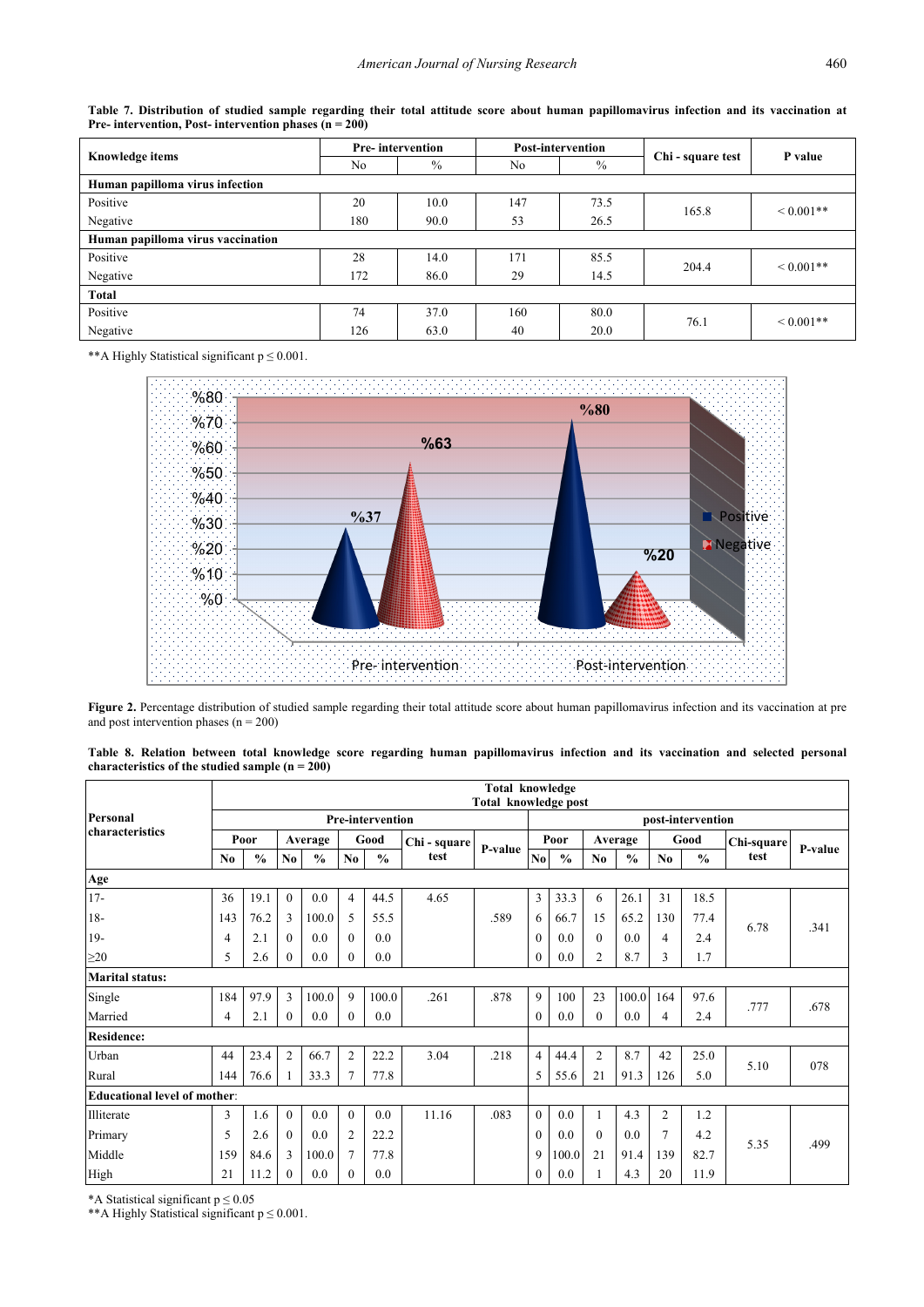**Table 9. Correlation between total knowledge and total attitude score of the studied sample regarding human papillomavirus infection and its vaccination at pre and post intervention phases (n = 200)**

<span id="page-8-0"></span>

|                        |      | Total attitude |      |                |  |  |  |  |  |  |  |  |
|------------------------|------|----------------|------|----------------|--|--|--|--|--|--|--|--|
| Variables              |      | pre            | post |                |  |  |  |  |  |  |  |  |
|                        |      | P value        |      | P value        |  |  |  |  |  |  |  |  |
| <b>Total knowledge</b> | .159 | $~< 0.05*$     | .509 | .000<br>$01**$ |  |  |  |  |  |  |  |  |

\*Correlation is significant at  $(P \le 0.05)$ 

\*\*Correlation is highly significant at  $(P \le 0.001)$ .

[Figure 2](#page-7-1) displays that, (37%) and (80%) of studied sample had positive attitude regarding human papilloma virus infection and its vaccination at pre-intervention and post-intervention phases respectively. On the other hand, it was revealed that (63%) and (20%) of studied sample had negative attitude regarding human papilloma virus infection and its vaccination at pre-intervention and post-intervention phases respectively.

[Table 8](#page-7-2) clarifies that, there was no statistically significant relation between total knowledge score regarding human papilloma virus infection and its vaccination at pre-intervention & post-intervention phases and personal characteristics of the studied sample (age, residence, marital status and mother's education) (P> 0.05).

[Table 9](#page-8-0) clarifies that; there was positive statistical correlation between total knowledge and total attitude regarding human papilloma virus infection and its vaccination at pre-intervention phase  $(P> 0.05)$ . While, there was a highly positive statistical significant correlation between total knowledge and total attitude regarding human papilloma virus infection and its vaccination at post-intervention phase  $(p<0.001)$ .

# **5. Discussion**

Worldwide, an estimated 630 million persons are infected with human papillomavirus (HPV) [\[18\].](#page-11-11) The prevalence of HPV infections peaks in adolescence in both genders and increases every year from 14 to 24 years of age; HPV infection has alarming proportions and is a predisposing factor for several types of cancers, including cervical, vaginal, anal and oropharyngeal cancer. Additionally, the development of highly effective HPV vaccines is an important breakthrough as it offers great potential to reduce the incidence of cervical cancer caused by HPV infectio[n \[22\].](#page-11-15) 

Regarding socio-demographic characteristics of the studied sample, the current study results revealed that about three quarters of studied sample were in age group 17 years with a mean age of 17.87±0551years. This result is slightly lower than the result of Chang et al. [\[23\]](#page-11-16) in their study about "Effect of an educational intervention on HPV knowledge and vaccine attitudes among urban employed women and female undergraduate students in China: a cross-sectional study", found that the mean age of the studied students was  $20.4 \pm 1.2$  years. Also this finding was supported by Barry and Amherst [\[24\]](#page-11-17) who conducted "Increasing knowledge about HPV and the HPV vaccine amongst adolescents and adults through a school-based setting: a capstone project, University of Massachusetts Amherst", indicated that 62% of studied students were

17years old and 16% were 16 years old. Increasingly, this finding was matched with Kwang et al. [\[25\]](#page-11-18) who studied "Effect of an educational intervention on knowledge of human papillomavirus vaccination among pre-university students in Malaysia", revealed that the mean age of studied students was 18.0±0.20 years old

As regards the residence, the finding of the present study clarified that more than three quarters of them lived in rural areas. Concerning the marital status of studied students, the majority of them were single. This finding was agreement with Kwang et al. [\[25\]](#page-11-18) who clarified that most of studied students were still single (99.8%) and also, this result matched with Monteiro et al. [\[22\]](#page-11-15) who conducted "Knowledge on the HPV vaccine among university students", indicated that approximately 95% were single.

Regarding educational level of mothers of the studied sample, more than three quarters of their mothers had middle education. This finding was also congruent with Ganczak et al. [\[18\]](#page-11-11) who studied "Factors that predict parental willingness to have their children vaccinated against HPV in a country with low HPV vaccination coverage", founded that the majority of parents (84.4%) had final education levels of high school. Additionally, Kikelomo et al. [\[26\]](#page-11-19) who studied "Knowledge, practice and acceptability of HPV vaccine by mothers of adolescent girls in Ilorin, Nigeria", showed that 58.1% had at least secondary school education. Moreover; the results of current study revealed that all studied sample didn't attend any special scientific courses on human papillomavirus infection and its vaccination. This finding was supported by Ganczak et al. [\[18\]](#page-11-11) who showed that almost half of the sample (201; 44.7%) had never heard of HPV. Such similarity in the results can be attributed to the similarities in the properties of the studied samples

On investigating knowledge of studied sample regarding human papillomavirus infection and its vaccination, the results of present study illustrated that there was improvement in the level of all knowledge items regarding human papilloma virus infection and its vaccination, where the minority and the majority of studied sample had good knowledge regarding human papilloma virus infection and its vaccination at preintervention and post-intervention phases respectively. While, it was revealed that the majority and the minority of students had poor knowledge regarding human papilloma virus infection and its vaccination at preintervention and post-intervention phases respectively. These results were observed as a highly statistical significant difference between the results of post-test compared to pre-test in favor of post-test regarding all items of students' knowledge regarding human papilloma virus infection with p<0.001 and human papilloma virus vaccination with  $p<0.001$ . This may be due to the female university students' ability to gain knowledge easily and they are interested in the research topic. These results can be explained by the fact that the designed educational program services are yet inadequate in Egypt especially in topics of sexually transmitted disease due to Egyptian culture.

The results of current study were nearly as the same as the results of Kwang et al. [\[25\]](#page-11-18) who demonstrated that almost half (48.3%) of the students had poor knowledge, with a score less than 5, and only 51 (8.8%) exhibited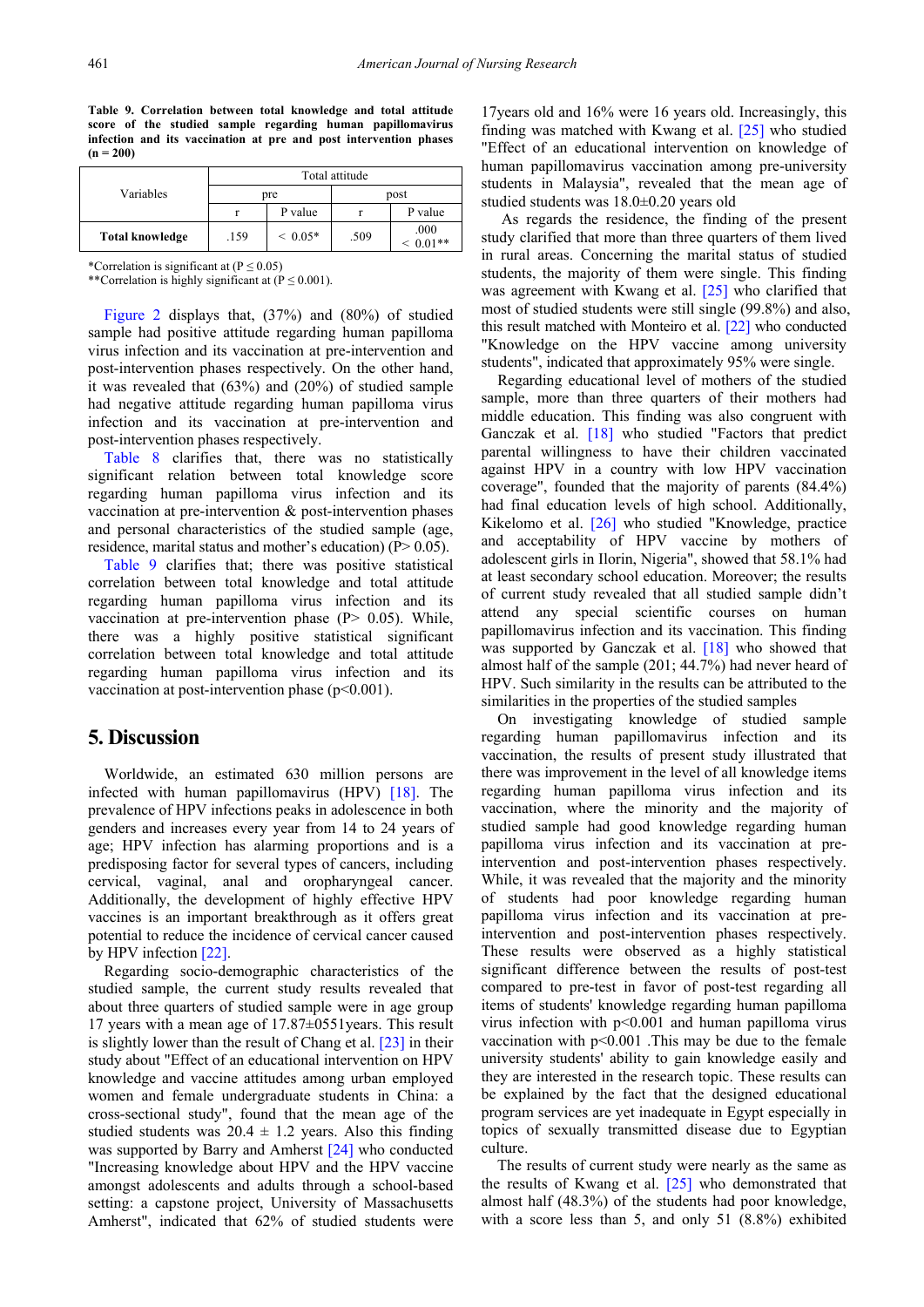good knowledge, with a score of 11 and above. After educational intervention, the number of students with poor knowledge was reduced to 177 (29.3%) and the number of students who exhibited good knowledge increased to 148 (25.5%). Students from the intervention group demonstrated significant higher total scores in knowledge regarding HPV infection (p=0.000) and 'HPV vaccination (p=0.000) during post-intervention as compared to the control group.

Additionally, the results of current study were confirmed by Chang et al. [\[23\]](#page-11-16) who studied "Effect of an educational intervention on HPV knowledge and vaccine attitudes among urban employed women and female undergraduate students in China: a cross-sectional study", found that baseline HPV knowledge was low among studied students where (12%) of them had heard of HPV, while only (21%) of students knew that HPV is related to cervical cancer. After educational instruction, (59%) of students knew the relationship between HPV and cervical cancer ( $\chi$ 2 = 278.5, p < 0.001). Post-intervention, vaccine knowledge increased from (73%) in studied students to  $(82\%)$ ,  $(p<0.001)$ . Increasingly, Barry and Amherst [\[4\]](#page-10-3) illustrated that there was an increase in knowledge about HPV infection and the HPV vaccine after implementation of educational intervention. Moreover, Vermandere et al. [\[27\]](#page-11-20) who studied "Implementation of an HPV vaccination program in Eldoret, Kenya: results from a qualitative assessment by key stakeholders", concluded that the link between HPV infection and Cervical cancer was poorly understood by studied sample and they are feeling uncomfortable to discuss HPV infection & cervical cancer and not considering it as important resulting in hampered information flow. The significantly improved level of knowledge had emphasized on the effect of the educational intervention on improving knowledge.

Furthermore, Kikelomo et al. [\[26\]](#page-11-19) concluded that there is poor and suboptimal knowledge of HPV and practice of vaccination among studied sample in llorin, where (34.3%) knew HPV to be sexually transmitted infection and 40.4% knew it was the cause of cervical cancer. While 35.1% were aware of HPV vaccine, less than half (44.9%) were willing to be vaccinated. Also, Williams et al. [\[28\]](#page-11-21) who studied "Attitudes towards human papillomavirus vaccination: a qualitative study of vaccinated and unvaccinated girls aged 17–18 years", stated that girls' knowledge of HPV was surprisingly limited and some had not even heard of HPV. Those who had heard of HPV did not know much about it, and there was poor understanding of the causal link between HPV and cervical cancer. However, when prompted about the link between HPV and cervical cancer, some girls were able to remember basic details about HPV. This agreement of current study results with the results of this study could be due to similar demographic characteristics of the studied population, educational tools and methods used for the education. So, further information and education is recommended.

Finally, the above mentioned results can be concluded as there was a highly statistical significant difference between the results of post-test compared to pre-test in favor of post-test regarding all items of students' total knowledge regarding human papilloma virus infection and its vaccination with p<0.001. So, there is a need for all

stakeholders to step up awareness creation for HPV infection and improved HPV vaccination through more educational programs, mass media or university and pre- university curriculum.

Concerning attitude, the results of current study displayed that, about one third and the majority of studied sample had positive attitude regarding human papilloma virus infection and its vaccination at pre-intervention and post-intervention phases respectively. On the other hand, it was revealed that about two third and one fifth of students had negative attitude regarding human papilloma virus infection and its vaccination at pre-intervention and post-intervention phases respectively. Moreover, the current study illustrated that there was a highly statistical significant difference between the results of post-test compared to pre-test in favor of post-test regarding all items of students' attitude regarding human papilloma virus infection with p<0.001 and regarding human papilloma virus vaccination with  $p<0.001$ . This may be due to interventional sessions provided the participants with valuable information that can positively affect their beliefs which in turn positively affect their attitude.

These findings were also congruent with Barry and Amherst [\[24\]](#page-11-17) who showed that there was an increase in positive attitude about HPV infection and the HPV vaccine. Furthermore, Chang et al. [\[23\]](#page-11-16) concluded that attitudes and acceptability towards the HPV infection and vaccine increased significantly in post-intervention phase when compared with pre-intervention phase. Increasingly, the result of current study agrees with Kamada et al. [\[29\]](#page-11-22) who studied "What information can change the attitude toward the human papillomavirus vaccine, in Nagoya, Japan Society?", illustrated that most of the respondents (180/247) did not know about the natural history of cervical cancer and Only 36% believe that HPV is the cause of cervical cancer, although 63% believe that HPV vaccine would prevent cervical cancer. Few respondents had positive attitude regarding adverse events following immunization.

These results were similar to Williams et al. [\[28\]](#page-11-21) who mentioned that the studied sample had negative attitude towards five subthemes regarding HPV infection and vaccination, which were peers' opinions, deciding to have the vaccine and discussing it with others, practical issues, issues relating to sexual behavior and safety and efficacy of the vaccine. So, Williams et al summarized that information leaflets were recommended to ensure improving knowledge and attitude of HPV and raising awareness of the efficacy and safety of HPV vaccination. Moreover, Moraros et al. [\[30\]](#page-11-23) who studied "A Pilot Study: HPV Infection Knowledge & HPV Vaccine Acceptance among Women Residing in Ciudad Juárez, México", stated that eighty-six percent of the women respondents had not heard of the HPV vaccine where only 8% stated that the vaccine would protect them against the virus, and another 8% declared that if vaccinated they would live longer and healthier lives. These results of negative attitude may be due to respondents had very little knowledge of the HPV infection and vaccine. On the other hand, the results of current study were inconsistence with Ganczak et al. [\[18\]](#page-11-11) who clarified that attitudes regarding HPV were positive among respondents, even though awareness and knowledge of HPV were low.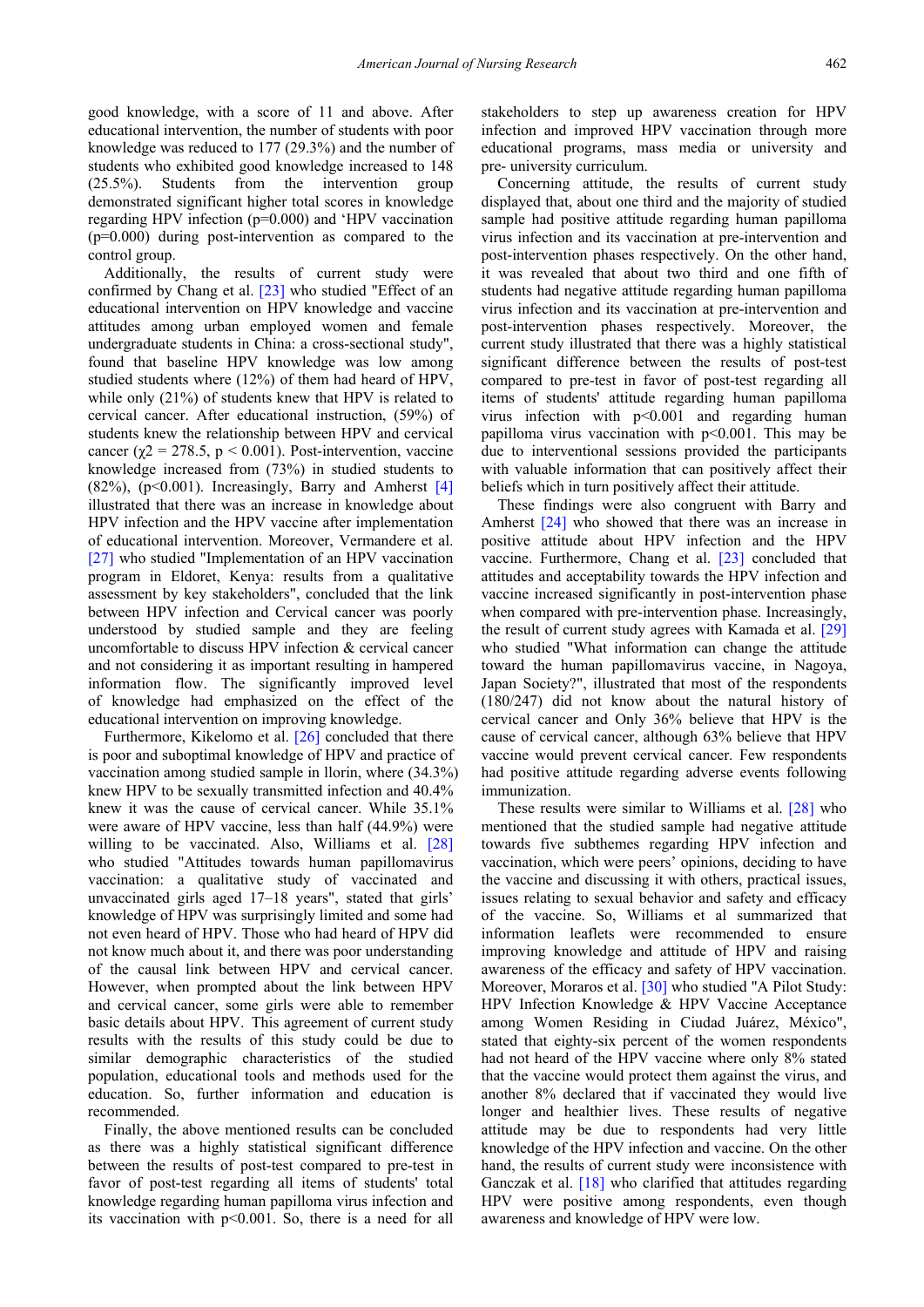Ultimately, it can be concluded that there was a highly statistical significant difference between the results of post-test compared to pre-test in favor of post-test regarding all items of students' total attitude regarding human papilloma virus infection and its vaccination with p<0.001. This can be explained by the fact that improved knowledge leads to a positive changing in attitudes and beliefs of studied sample. This also supports the necessary need for publishing health educational intervention especially regarding issues such as HPV which is mainly sexually transmitted disease.

The result of present study indicated that, there was no statistically significant relation between total knowledge score regarding human papilloma virus infection and its vaccination at pre-intervention & post-intervention phases and personal characteristics of the studied sample (age, residence, marital status and mother's education) (P > 0.05). This can be due to the fact that the sample was homogeneous and similar in most personality traits and therefore there is no relationship between personal traits and level of knowledge. This result come in disagreement with Jeyachelvi et al. [\[31\]](#page-11-24) who studied "Human papillomavirus infection and its vaccines: knowledge and attitudes of primary health clinic nurses in Kelantan, Malaysia", stated that among the factors tested only participant's level of education showed a statistically significant association with the HPV knowledge score (p  $\leq 0.001$ ). Furthermore, Adejuvigbe et al. [\[32\]](#page-11-25) who studied "Cervical cancer and human papilloma virus knowledge and acceptance of vaccination among medical students in Southwest Nigeria", showed that older age and higher levels of study were significantly associated with good knowledge of HPV.

In relation to correlation between total knowledge and total attitude, the findings of present study clarified that there was positive statistical correlation between total knowledge and total attitude regarding human papilloma virus infection and its vaccination at pre-intervention phase. While, there was a highly positive statistical significant correlation between total knowledge and total attitude regarding human papilloma virus infection and its vaccination at post-intervention phase. The result of current study was in agreement with Kikelomo et al. [\[26\]](#page-11-19) who stated that respondents with good knowledge of HPV and cervical cancer were more positive in their attitude and willing regarding HPV infection and vaccination respondents with poor knowledge ( $P \le 0.001$ ). This can be attributed to the fact that improved knowledge is in turn improving attitudes and beliefs and vice versa, which underlines the importance of educational programs. On the other hand, this result came contrary to the result of Jeyachelvi et al. [\[31\]](#page-11-24) who illustrated that the participants have favorable attitudes towards HPV vaccination; however they have significant knowledge deficit and major misunderstanding in critical knowledge items. This dissimilarity of present study result with the result of this study could be due to different demographic characteristics, traditions and believes of the studied population.

# **6. Conclusion**

Based on the results of the present study, there was a highly statistical significant difference between the results of pre-test compared to post-test in favor of post-test regarding students' knowledge in relation to human papilloma virus infection and its vaccination with  $(p<0.001)$ . Furthermore, there was significant improvement in students' attitude at post-test phase compared with pre-test phase (p<0.001). Moreover, there was positive statistical correlation between total knowledge and total attitude regarding human papilloma virus infection and its vaccination at pre-intervention phase (P>0.05). While, there was a highly positive statistical significant correlation between total knowledge and total attitude regarding human papilloma virus infection and its vaccination at post-intervention phase  $(p<0.001)$ . These study findings were supported the study hypotheses.

# **7. Recommendations**

Based on the findings of the current study, the following recommendations can be suggested:

- Dissemination of educational program among all female university students regarding human papilloma virus infection and vaccination to prevent the risk of infection and cervical cancer.
- Distribution of booklet for all university students to improve their awareness regarding importance of HPV vaccination.
- HPV vaccination should be recommended for each female before marriage.
- **Further researches:** Replication of the research on a large probability sample (including males) is recommended to achieve more generalization.

# **Acknowledgments**

The authors gratefully acknowledge nursing students for their voluntary participation and support for the study. We are also grateful to the Dean of the College of Nursing for administrative support.

# **References**

- <span id="page-10-0"></span>[1] World Health Organization. (2017). Human papillomavirus vaccines: WHO position paper? Weekly Epidemiological Record; 92: 241-268.
- <span id="page-10-1"></span>[2] Sabeena S, Bhat P, KamathV and Arunkumar G. (2017). Possible non-sexual modes of transmission of human papilloma virus, J. Obstet. Gynaecol. Res. 43(3): 429-435.
- <span id="page-10-2"></span>[3] Hartwig S, Syrjänen S, Dominiak-Felden G, Brotons M, Castellsagué X. (2016). Estimation of the epidemiological burden of human papillomavirus-related cancers and non-malignant diseases in men in Europe: a review. BMC cancer; 12(1): 30.
- <span id="page-10-3"></span>[4] Sung MH, Sung MH. (2018). Factors influencing human papillomavirus vaccination intention in female high school students: Application of planned behavior theory. Korean J Women Health Nurse; 24(1):71-79.
- <span id="page-10-4"></span>[5] The American College of obstetricians and gynecologists. (2017). Human papillomavirus (HPV) infection, available at: https://www.acog.org/~/media/For%20Patients/faq073.pdf, accessed on October, 6 2018, 11 AM.
- <span id="page-10-5"></span>[6] Erves JC, Mayo-Gamble TL, Hull PC Duke L, Miller ST. (2017). Adolescent Participation in HPV Vaccine Clinical Trials: Are ParentsWilling? J. Community Health, 42, 894-901.